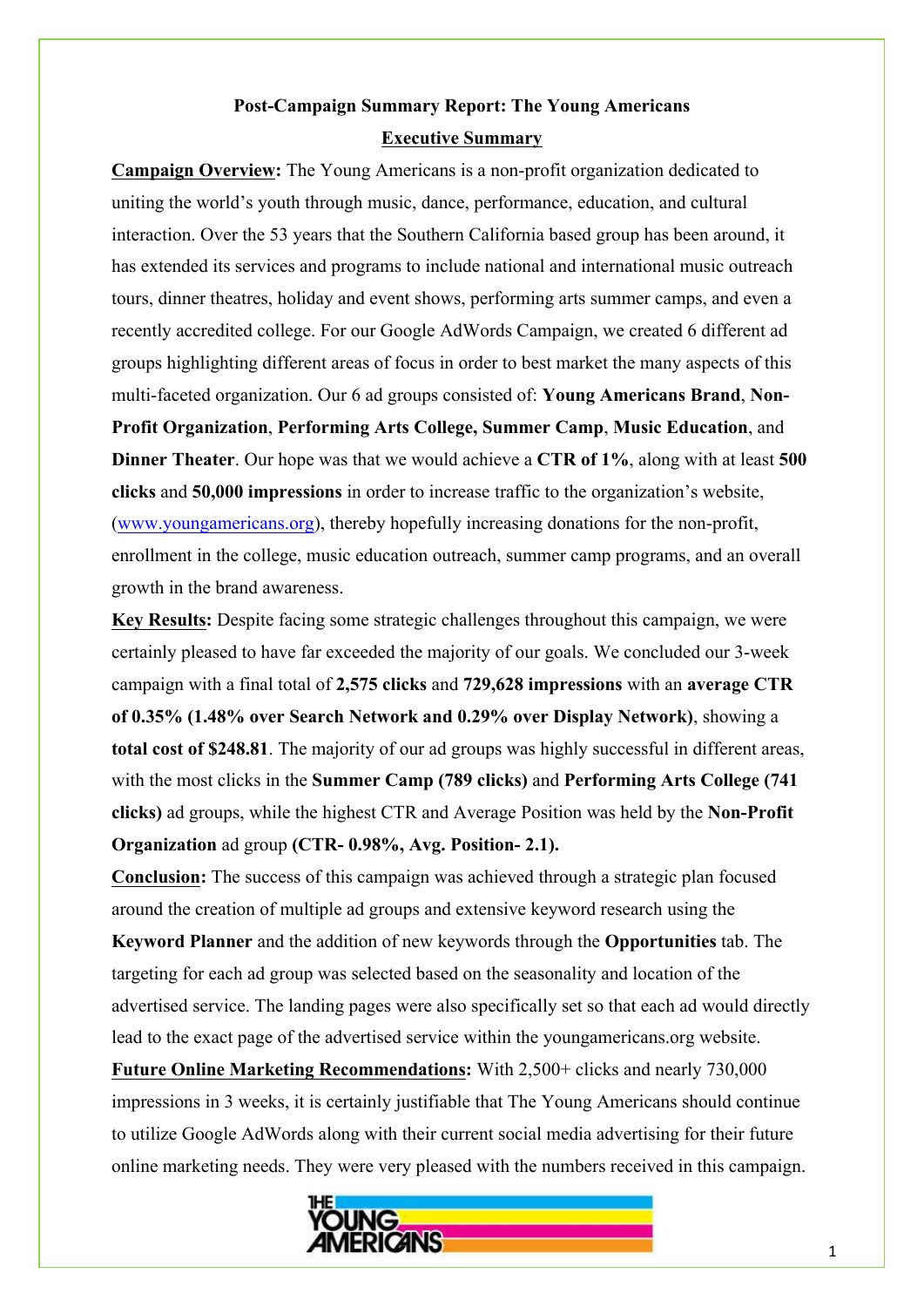## **Industry Component**

**Campaign Overview**: We designed our campaign with a wide scope in order to cover the many different programs offered and promotional opportunities desired by The Young Americans organization. We created 6 different ad groups each with varying amounts of keywords chosen from the **Keyword Planner** and suggestions from the **Opportunities** tab, and well defined ads to grab the attention and call to action of the viewers. The Flowchart below demonstrates the structure of our campaign:



After creating our campaign layout we decided on how to set, control, and maximize our \$250 budget. Using our originally proposed pre-campaign budget strategy, an appropriate starting daily budget was chosen for our campaign. We started with a daily budget of \$12.16 partnered with automatic bidding in order to get a feel for the speed at which we would be spending our budget. We monitored this in the first few days to see what kind of costs would incur and from there, when and by how much to alter the daily budget. The budget was intended to gradually increase over time in order to maximize the effectiveness and ensure the campaign's ability to run for the full 3-week period. Eventually in the coming weeks, we would consider switching to manual bidding depending on the effectiveness of our current strategy. At the top of the next page you can see our original pre-campaign budget plan from which we chose our campaign's default starting budget.

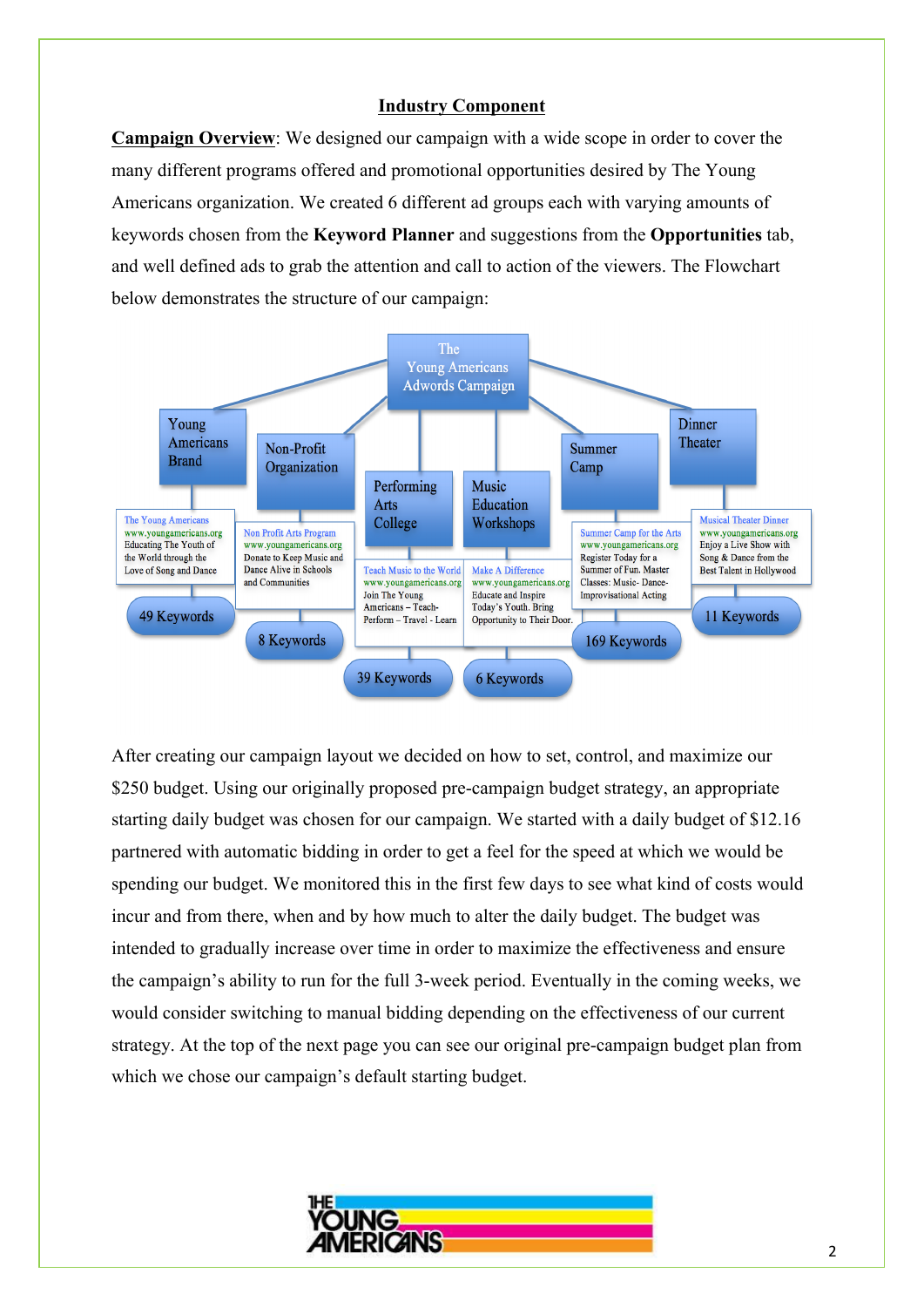|                              | <b>Brand</b><br>30% | Non-<br>Profit<br>15% | <b>Performing</b><br><b>Arts College</b><br>20% | <b>Summer</b><br>Camps<br>5% | <b>Dinner</b><br>Theatre<br>5% | <b>Music</b><br><b>Education</b><br>20% | <b>Holidays</b><br>3% | <b>Concerts</b><br>4% |
|------------------------------|---------------------|-----------------------|-------------------------------------------------|------------------------------|--------------------------------|-----------------------------------------|-----------------------|-----------------------|
| Week 1<br><b>20%</b>         | \$5.00              | \$2.50                | \$3.33                                          | \$0.83                       | \$0.83                         | \$3.33                                  | \$0.50                | \$0.67                |
|                              | \$0.71/day          | \$0.36/day            | $$0.48$ /day                                    | \$0.12/day                   | \$0.12/day                     | \$0.48/day                              | $$0.07$ /day          | \$0.10/day            |
| Week 2<br><b>30%</b>         | \$7.50              | \$3.75                | \$5.00                                          | \$1.25                       | \$1.25                         | \$5.00                                  | <b>SO.75</b>          | \$1.00                |
|                              | $$1.07$ /day        | \$0.54/day            | \$0.71/dav                                      | \$0.18/day                   | \$0.18/day                     | \$0.71/day                              | \$0.11/day            | \$0.14/day            |
| Week 3<br><b>50%</b>         | \$12.50             | \$6.25                | \$8.34                                          | \$2.09                       | \$2.09                         | \$8.34                                  | \$1.25                | \$1.67                |
|                              | $$1.79$ /day        | $$0.89$ /day          | $$1.19$ /dav                                    | \$0.30/day                   | \$0.30/day                     | \$1.19/day                              | $$0.18$ /dav          | \$0.24/day            |
| <b>Total Per</b><br>campaign | \$25.00             | \$12.50               | \$16.67                                         | <b>\$4.17</b>                | \$4.17                         | \$16.67                                 | \$2.50                | \$3.33                |
|                              | \$3.57/day          | \$1.79/day            | \$2.38/day                                      | \$0.60/day                   | \$0.60/day                     | \$2.38/day                              | \$0.36/day            | \$0.48/day            |

Proposed Budget by Week and Campaign

**Campaign Evolution:** In the first couple days of the campaign our costs moved a little faster than anticipated before we had accumulated enough data to appropriately make any further strategy decisions. Therefore we lowered our starting daily budget to **\$8.16** and set our **CPC bid limit at \$0.50**. During the first week we experimented by adding keywords from the **Opportunities** tab and removed some non-performing keywords. Near the end of the first week our campaign activity was starting to pick up nicely so we raised our daily budget back to its original **\$12.16**. After a few days of continued performance improvement, we raised our daily budget to **\$15.16** and a day later **\$17.16.** We also raised our **CPC bid limit up to \$0.60**, while continuing to add new keywords and remove non-performing ones. At this point we switched our focus to the performance of each individual ad group. The **Summer Camp** ad group was the most successful at the start of the second week already boasting **416 clicks** and **165,667 impressions**, followed by **The Young Americans Brand** ad group with **348 clicks** and **71,646 impressions** and the **Performing Arts College** ad group with **158 clicks** and **24,750 impressions**. Obviously things were going well and it was only just the start of week two. However, the **Non-Profit Organization** and **Dinner Theater** ad groups were not showing the same success. The **Dinner Theater** ad group only had **1 click** and a mere **822 impressions**. We considered solutions and decided to rewrite the ads for these campaigns. This seemed to solve the problem as the numbers increased largely over the next few days. **This graph shows the Dinner Theater ad growth**.

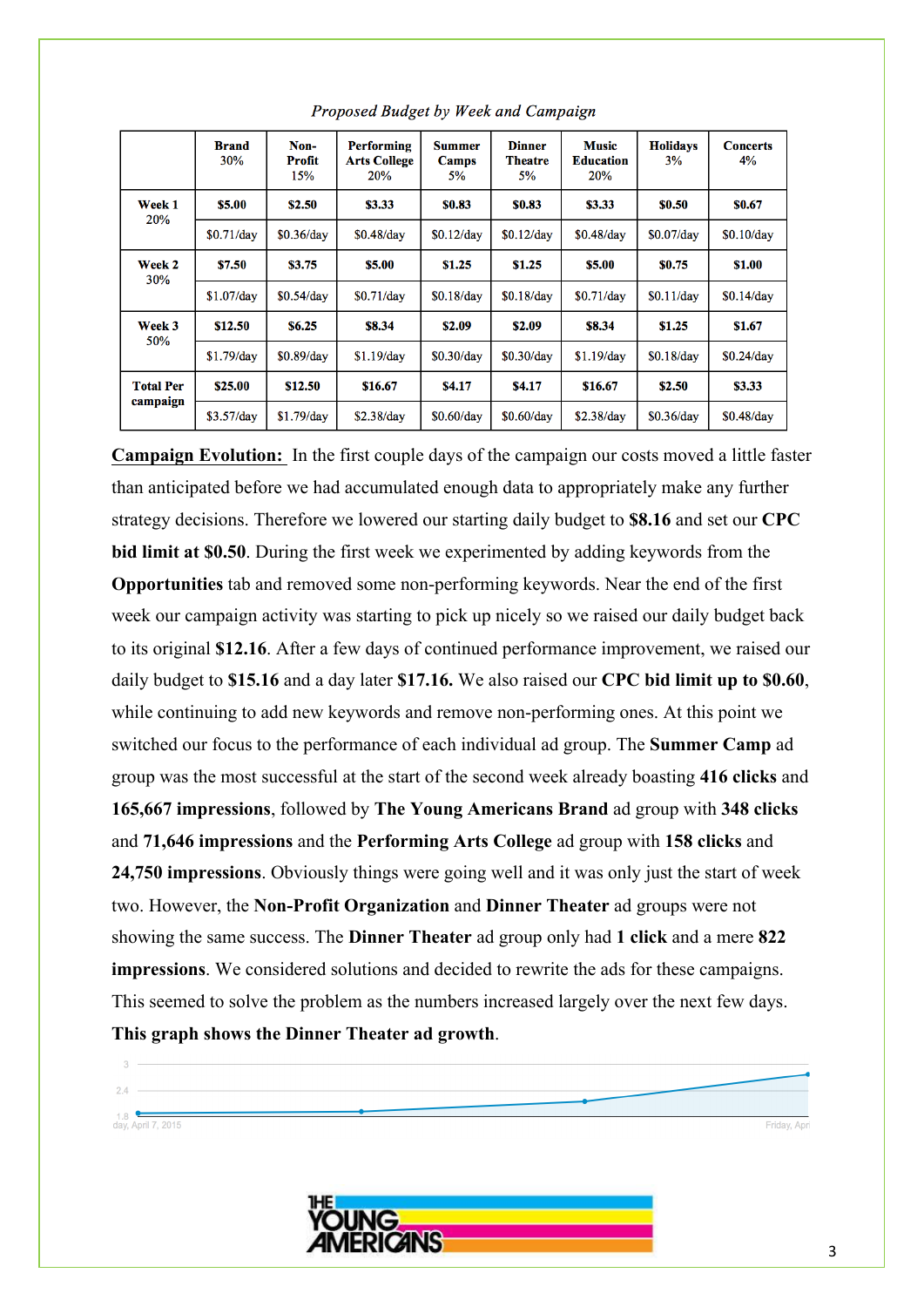As the campaign performance graph and numbers continued to rise, we continued to raise our daily budget. We raised it again to **\$18.16** and our **CPC bid limit up to \$0.60**. We then started experimenting by switching to **manual bidding** raising our individual ad group bids in slight increments over the next couple of days to monitor the effects. It was at this point that we ended our second week and began our third and final week. Our performance graph and our numbers were showing fairly consistent growth. We contacted The Young Americans who were very happy to hear the numbers we reported to them. Our original goal was to get a **CTR of 1%** with about **500 clicks** and about **50,000 impressions**. Here we were with almost a whole week left to go and we already had **2,236 clicks** and **659,000 impressions**. Our **CTR** was **1.69%** on the **search network** and **0.29%** on the **display network**. Our **Average Position** was a **1.5** with a **4.3** total on the **search network**.

|  | <b>Campaign Results Beginning of Week 3:</b> |  |  |
|--|----------------------------------------------|--|--|
|  |                                              |  |  |

|                                   |       |                 |               |               | Campaign report (Mar 29, 2015-Apr 13, 2015) |  |
|-----------------------------------|-------|-----------------|---------------|---------------|---------------------------------------------|--|
| Avg. position<br>Avg. CPC<br>Cost |       | Impressions CTR | <b>Clicks</b> | <b>Budget</b> | Campaign state                              |  |
| 0.06<br>130.87<br>1.5             | 0.34% | 659000          | 2236          | 20            | enabled                                     |  |
| 59.26<br>4.3<br>0.15              | 1.55% | 25800           | 399           | --            | <b>Total - Search</b>                       |  |
| 0.04<br>71.61<br>1.4              | 0.29% | 633200          | 1837          | --            | <b>Total - Display Network</b>              |  |
| 1.5<br>0.06<br>130.87             | 0.34% | 659000          | 2236          | 20            | <b>Total</b>                                |  |
|                                   |       |                 |               |               |                                             |  |

It was at this point that things began to get a little more complicated. Mike Krauss, the Administrative Director of The Young Americans informed us that he was unable to access the Google Analytics for the youngamericans.org website. Although the site had Google Analytics installed on it for quite some time, Mike was unable to access the account, leaving us unable to obtain any information regarding the analytics resulting from the campaign. Mike spent several hours on the phone with Google trying to get help in accessing the company's analytics account, but was unable to get sufficient help. This was pretty disappointing to us as we were much looking forward to seeing this data and using it in our campaign report. Mike did however assure us that the Summer Camp registration numbers were doing quite well, and seeing as our **Summer Camp ad group** was consistently one of our most successful ad groups with **690 clicks** thus far, **218,777 impressions**, and an **average position of 1.7**, we believe our campaign to have been a successful contributing factor. Our Summer Camp ad group however, was not the only successful ad group at this point in our campaign. The **Performing Arts College** ad group was a close second with **601 clicks**, **254,621 impressions**, and an **average position of 1.2**, followed closely by **The Young Americans Brand** ad group with **534 clicks**, **100,606 impressions**, and an **average position of 1.8**. **The Non-Profit Organization** ad group had a **CTR of 1.01%** and an **average position of 2.1**, as well as **174 clicks** and **17,195 impressions**. Even our lower performing ad

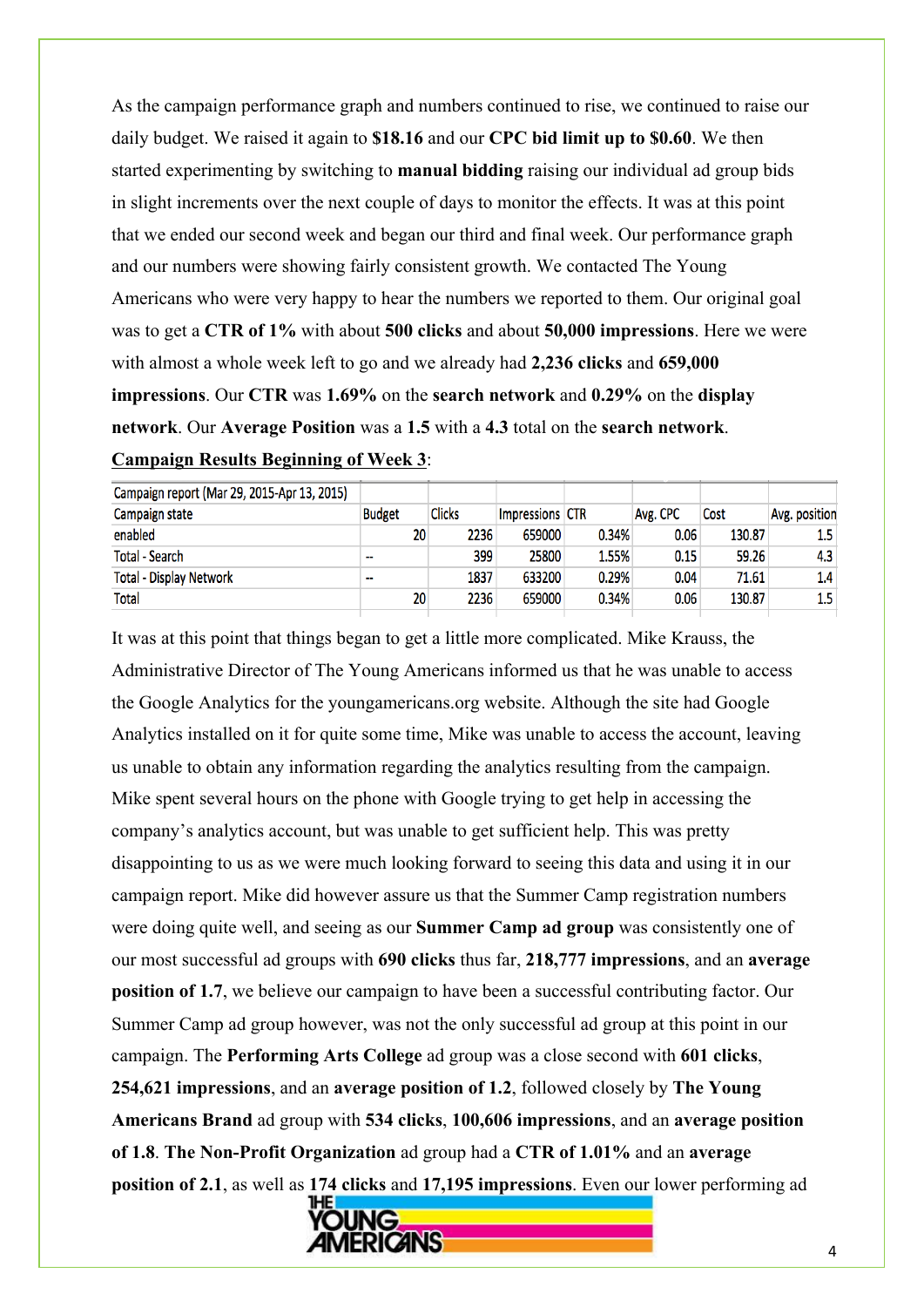groups such as our late blooming **Dinner Theater** ad group had achieved an **average** 

#### **position of 1.9.**

| Ad group report (Mar 29, 2015-Apr 13, 2015) |                                |               |                 |       |          |        |               |
|---------------------------------------------|--------------------------------|---------------|-----------------|-------|----------|--------|---------------|
| Ad group state                              | Ad group                       | <b>Clicks</b> | Impressions CTR |       | Avg. CPC | Cost   | Avg. position |
| enabled                                     | Non Profit Organization        | 174           | 17195           | 1.01% | 0.06     | 9.8    | 2.1           |
| enabled                                     | <b>Performing Arts College</b> | 601           | 254621          | 0.24% | 0.04     | 26.43  | 1.2           |
| enabled                                     | <b>Summer Camp</b>             | 690           | 218777          | 0.32% | 0.08     | 58.1   | 1.7           |
| enabled                                     | <b>Dinner Theater</b>          | 23            | 9326            | 0.25% | 0.06     | 1.42   | 1.9           |
| enabled                                     | <b>Music Education</b>         | 214           | 58475           | 0.37% | 0.04     | 9.42   | 1.7           |
| enabled                                     | <b>Young Americans Brand</b>   | 534           | 100606          | 0.53% | 0.05     | 25.7   | 1.8           |
| Total - all but removed ad groups           | --                             | 2236          | 659000          | 0.34% | 0.06     | 130.87 | 1.5           |
| <b>Total - Search</b>                       | --                             | 399           | 25800           | 1.55% | 0.15     | 59.26  | 4.3           |
| <b>Total - Display Network</b>              | --                             | 1837          | 633200          | 0.29% | 0.04     | 71.61  | 1.4           |
| Total                                       | --                             | 2236          | 659000          | 0.34% | 0.06     | 130.87 | 1.5           |
|                                             |                                |               |                 |       |          |        |               |

#### **AD Group Results Beginning of Week 3**:

At this point during our campaign, a guest speaker who reviewed some of our campaigns and offered some suggestions and feedback visited our marketing class. She was a former studen who now worked in digital marketing at a local business and had become Google AdWords Certified. She reviewed our campaign and was very pleased with our results. She mentioned to the class that our campaign was one of the more successful student campaigns she had seen. She praised our high number of clicks and views, as well as our average position of each ad group. She suggested that we continue to raise our keyword bids that were estimated below the first page to the suggested bids listed in order to raise our average position for the overall campaign which was currently a **1.5**. This is where things got tricky. We followed her suggestion in raising all of our keyword bids to the suggested first page bid. However, we had a lot of keywords. We had been adding keywords from the **Opportunities** tab for the entire length of our campaign thus far. The results we had gotten so far were already way beyond what we expected and we were very pleased, so we had not thought much about raising all of our keywords to first page bids. We began to do so with every keyword that was below first page bid. This took some time, but we believed that the results would be successful. Besides, we had already met our goal, and we still had several days left in our campaign and over \$100 left in our budget. We soon realized the error of this strategy. Although it did raise both our average position and CTR of each ad group and the overall campaign as a whole for the third week, it ultimately resulted in a budget crisis whereas our campaign became limited by our budget, leading to loss of impression share and our ads sometimes not being shown. We were forced to raise our budget constantly in order to keep our ads showing as the large numbers of high bidding keywords were draining our budget faster than we would have liked. We unfortunately had to watch our performance graph drop steeply and flat line in the final days of our campaign.

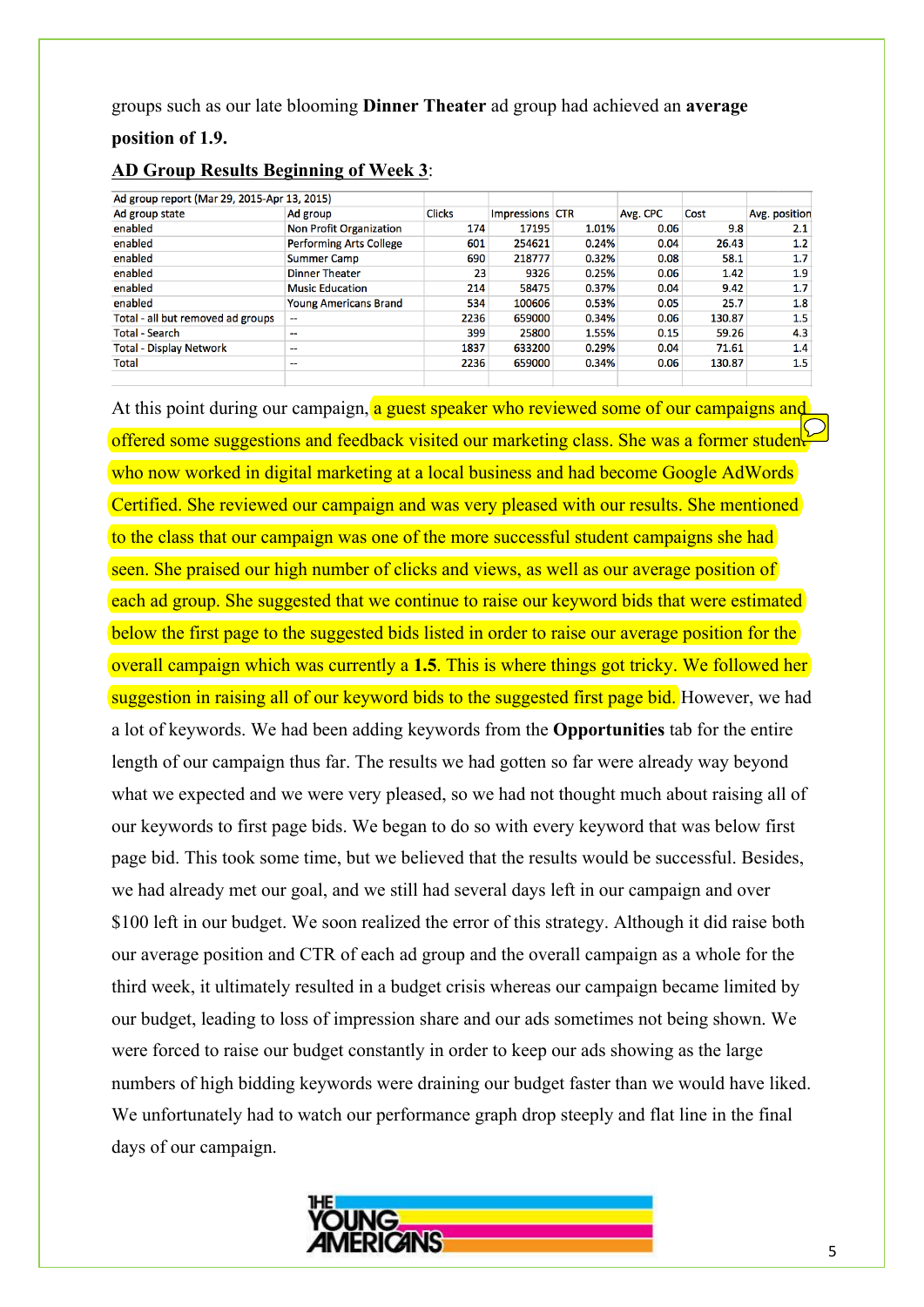# **Campaign Performance Graph (Final Days):**  $150$ 0<br>sday, April 14, 2015 Sunday, April 19, 2015 **Ad Groups Performance Graph (Final Days):** 0<br>y, April 14, 2015 Sunday, April 19, 2015

**Key Results:** The strategy of raising all of the keyword bids to first page was not a bad move. It however would have been a better move if we had not had such a large amount of keywords, or if we had a larger budget. Seeing as we only had a portion of our \$250 budget left and we had hundreds of keywords, there was no way to maintain our budget and keep our ads showing regularly with all of the keyword bids maximized for the first page. This was our error. Looking back, perhaps it would have been better for us to have chosen only a select few keywords in which to raise to first page bids, remaining more strategic in our already widely spread and successful campaign. But for now, this will have to remain a learning experience and knowledge gained to consider in our future campaigns.

**Conclusion**: Although our campaign did not end it's 3<sup>rd</sup> and final week as strongly as we had hoped it would, considering our growth rate over the first 2 weeks, we were still very much pleased to have far exceeded the majority of our goals. We certainly faced some challenges and learning experiences along the way, which we have documented in this post-campaign report. These experiences and our achievements will greatly benefit us in our future AdWords campaigns. Still, our final results were very successful and promising, with **2,575 total clicks**, **729,628 impressions**, a **1.48% CTR and a 3.9 average position across the search network** and a **total average position of 1.5.**

| 400                            |                                             |               |                 |       |          |        |                        |  |
|--------------------------------|---------------------------------------------|---------------|-----------------|-------|----------|--------|------------------------|--|
| 200                            | Thursday, March 19, 2015<br>$=$ Clicks: $0$ |               |                 |       |          |        |                        |  |
| day, March 17, 2015            |                                             |               |                 |       |          |        | Sunday, April 19, 2015 |  |
|                                | Campaign report (All Time)                  |               |                 |       |          |        |                        |  |
| Campaign state                 |                                             | <b>Clicks</b> | Impressions CTR |       | Avg. CPC | Cost   | Avg. position          |  |
| enabled                        |                                             | 2575          | 729628          | 0.35% | 0.1      | 260.5  | 1.5                    |  |
| <b>Total - Search</b>          |                                             | 538           | 36382           | 1.48% | 0.33     | 177.69 | 3.9                    |  |
| <b>Total - Display Network</b> |                                             | 2037          | 693246          | 0.29% | 0.04     | 82.81  | 1.4                    |  |
| Total                          |                                             | 2575          | 729628          | 0.35% | 0.1      | 260.5  | 1.5                    |  |
|                                |                                             |               |                 |       |          |        |                        |  |
|                                |                                             |               |                 |       |          |        |                        |  |

**Future Recommendations:** It is recommended that The Young Americans expand their budget for future campaigns in order to increase the first page bids of their selected keywords without limiting the campaign. Also they should make sure they are able to access their Google Analytics for more optimal results from their campaign progress.

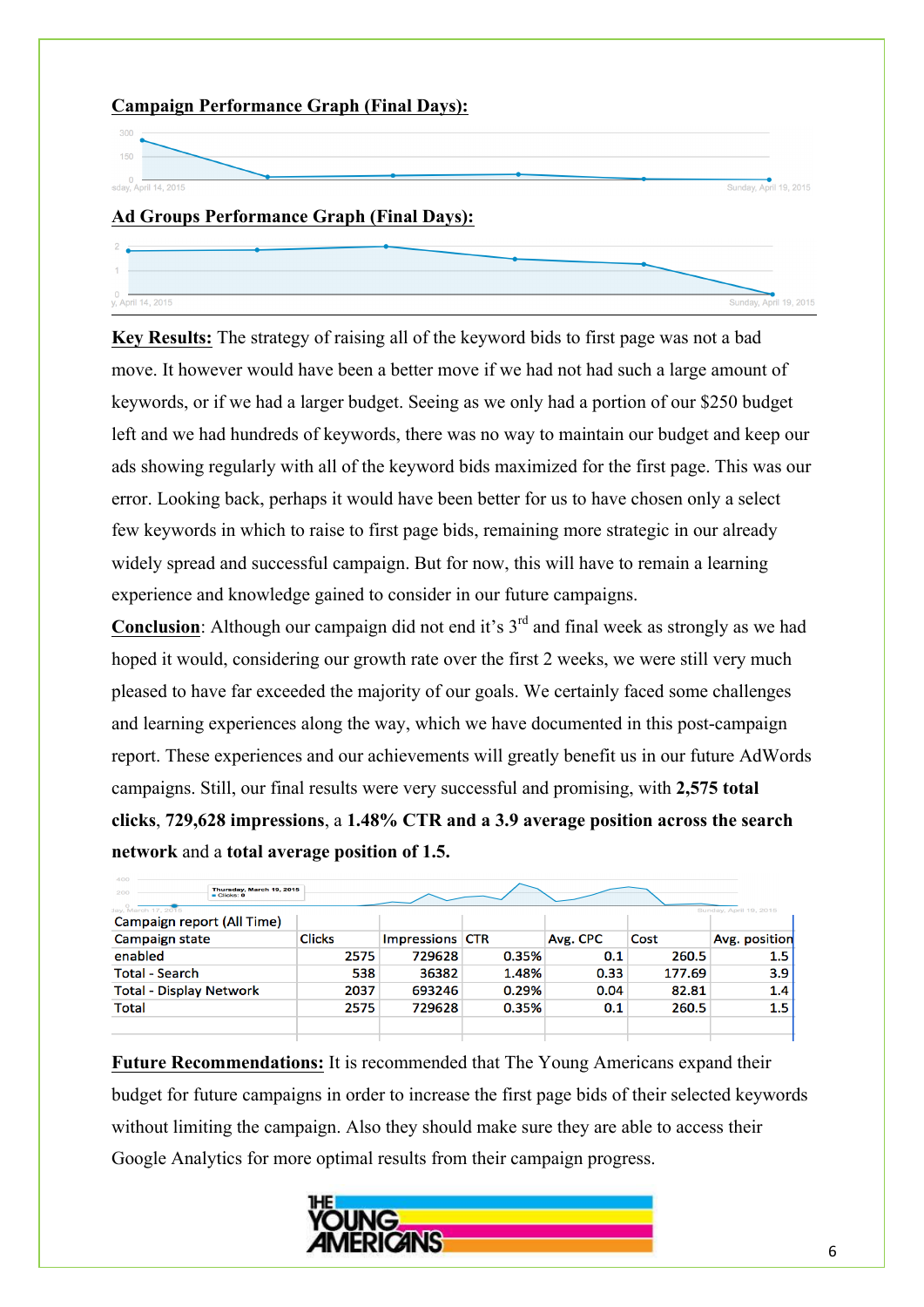### **Learning Component**

**Learning Objectives and Outcomes:** In participating in the Google Online Marketing Challenge, our team dedicated our efforts to learning how best to create and run a Google AdWords marketing campaign to suit the needs of our client business. We experimented with tools and strategies while learning to use the **Keyword Planner**, **Opportunities** tab, **CPC bidding**, **Keyword bidding**, and more. Working with our client non-profit organization, The Young Americans was a wonderful opportunity. Seeing as the organization has so many different programs, shows, tours, camps, and other marketable aspects, we had lots of ideas to work with in building a large-scale successful campaign. We learned a lot through our efforts to increase web traffic to the youngamericans.org website and we hope to have made a successful contribution to their upcoming **Summer Camp**, **Dinner Theater**, and future registration for their **Music Education Workshops** and **Performing Arts College**, as well as raise awareness for their **Young Americans Brand** and donations to the **Non-Profit Organization**. Through our successes we learned to create well-worded ads that grab the attention of the viewer and invite them to click through a direct call to action. Through our failures we learned to better balance the budget and to limit our keywords when raising them to first page bids. We also learned many new tools that we could have taken advantage of but did not, such as **Negative Keywords**, **Site Links** and **Ad Extensions**, and **"Phrase"** and **[Exact Match]** keywords, rather than simply using **Broad Match**. Learning all of these tools has certainly opened up a whole new world of possibilities for us in future campaigns, and judging by the success of this one, we can only imagine how much better the next one will be.

**Group Dynamics:** Our group worked quite well together on this campaign. A bonus for us was that one member of our team is an alumni of The Young Americans, so having that relationship with the group definitely brought a passion into the project and kept us all motivated to want to see a successful outcome at the end of the campaign. We utilized our individual strengths in writing, creativity, and mathematics to work together and create a well thought out structure for our campaign and then took a leap and dove right in to the workload of balancing our time, budget, and efforts to oversee the growth and challenges of the 3-week campaign. We stayed in constant contact with the client via phone and email and communicated with each other via Google Hangouts and Google Docs for the writing elements. Through this project, we have become close friends and I feel we will remain so for the remainder of our schooling and possibly our future marketing careers. **Client Dynamics:** The Young Americans is a wonderfully diverse and very motivating

**ERIGANS**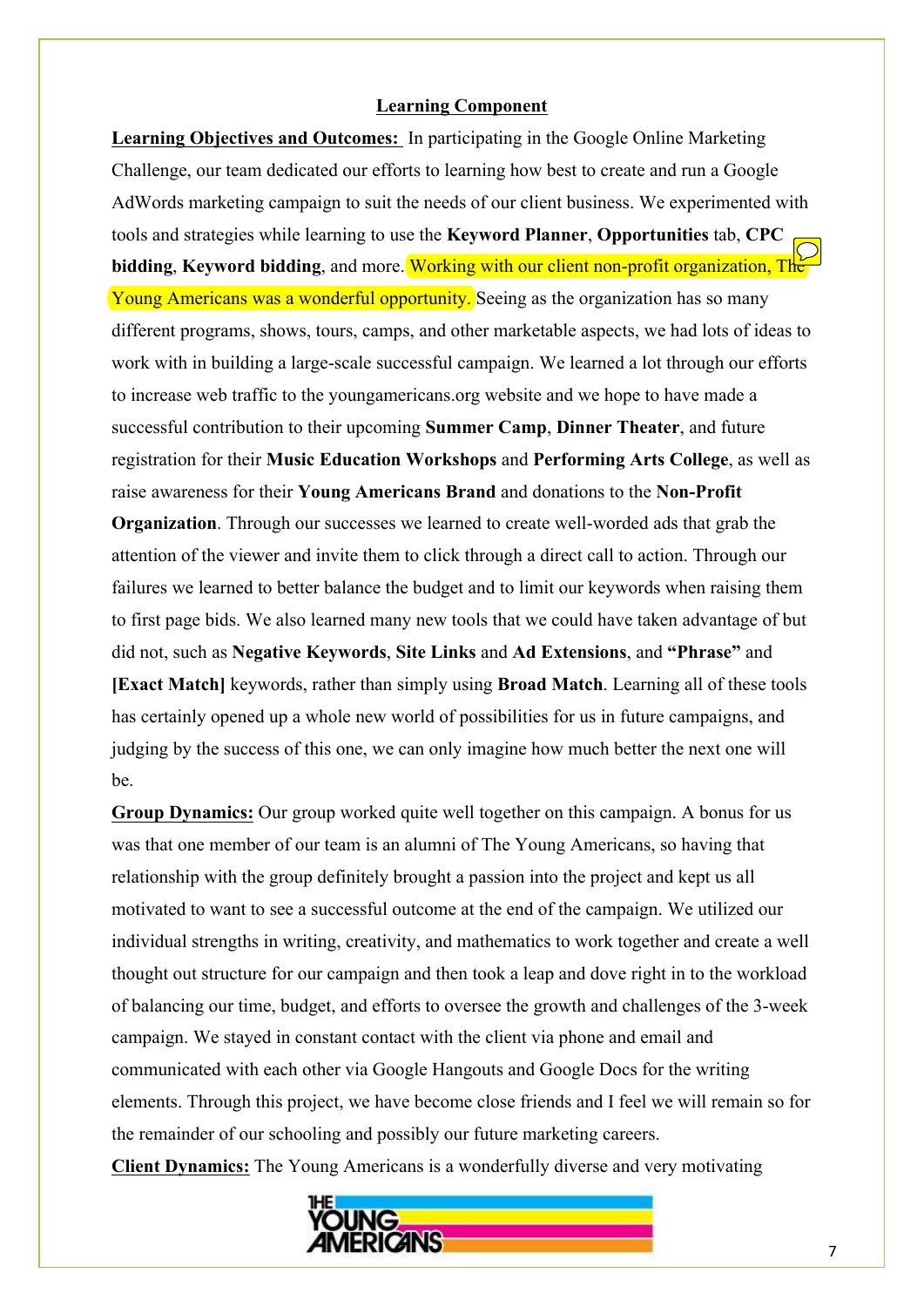organization. They were extremely welcoming of our efforts during this project and very supportive and trusting in any decisions we made. Being that one of our team members is an alumni of the organization, it was very easy for us to step into their world and understand what they do and what their needs and goals were. We were very thankful for the willingness of their Administrative Director, Mike Krauss to take time out of his busy work schedule and work with us on this project, just as I think he was equally thankful that we chose The Young Americans for the promotional benefits. They had never used Google AdWords before, but definitely had considered it and were very open and accepting to see what the benefits would be. Unfortunately we had some difficulties with accessing the Google Analytics for the website. Perhaps in future campaigns they will figure out how to access their analytics account for the website and will be able to see the data that we were unfortunately unable to access during this campaign. However, we are thankful that Mike Krauss was willing enough to spend 2 hours on the phone with Google Help attempting to gain access into the account in order to better assist with our campaign project. Our Young Americans Alumni team member will be traveling to Japan this time next year for the Young Americans Japan reunion tour. At which time he will share his experiences from this project and perhaps he will meet someone in the Music Education Workshops in Japan that perhaps has seen our Google ads and registered as a result.

**Future Recommendations**: In future campaigns we would certainly like to explore some of the other features of Google AdWords, such as **Negative Keywords**, **Site Links** and **Ad Extensions**, as well as **"Phrase"** and **[Exact Match] Keywords**. Additionally we would certainly be more strategic in our selection of keywords for first page bidding in order to maximize the use of the budget without limiting the campaign as well as creating multiple ads for each ad group. A daily activity journal would be an ideal addition to keep track of all adjustments made to the campaign as well as for ease of noting the results of every action, pros and cons for every new idea and ad/keyword addition, and budget record as the AdWords billing page can sometimes be a bit confusing. An important aspect for future campaigns will be to make certain from the start that there will not be any issues with accessing the site's Google Analytics. Setting up tracking for both online and offline conversions will allow us to better assess the amount of direct sales, signups, etc. from our campaign ads. Certainly we would love the opportunitys to work with The Young Americans again in the future on any digital marketing campaigns conducted via Google AdWords or related online marketing platform.

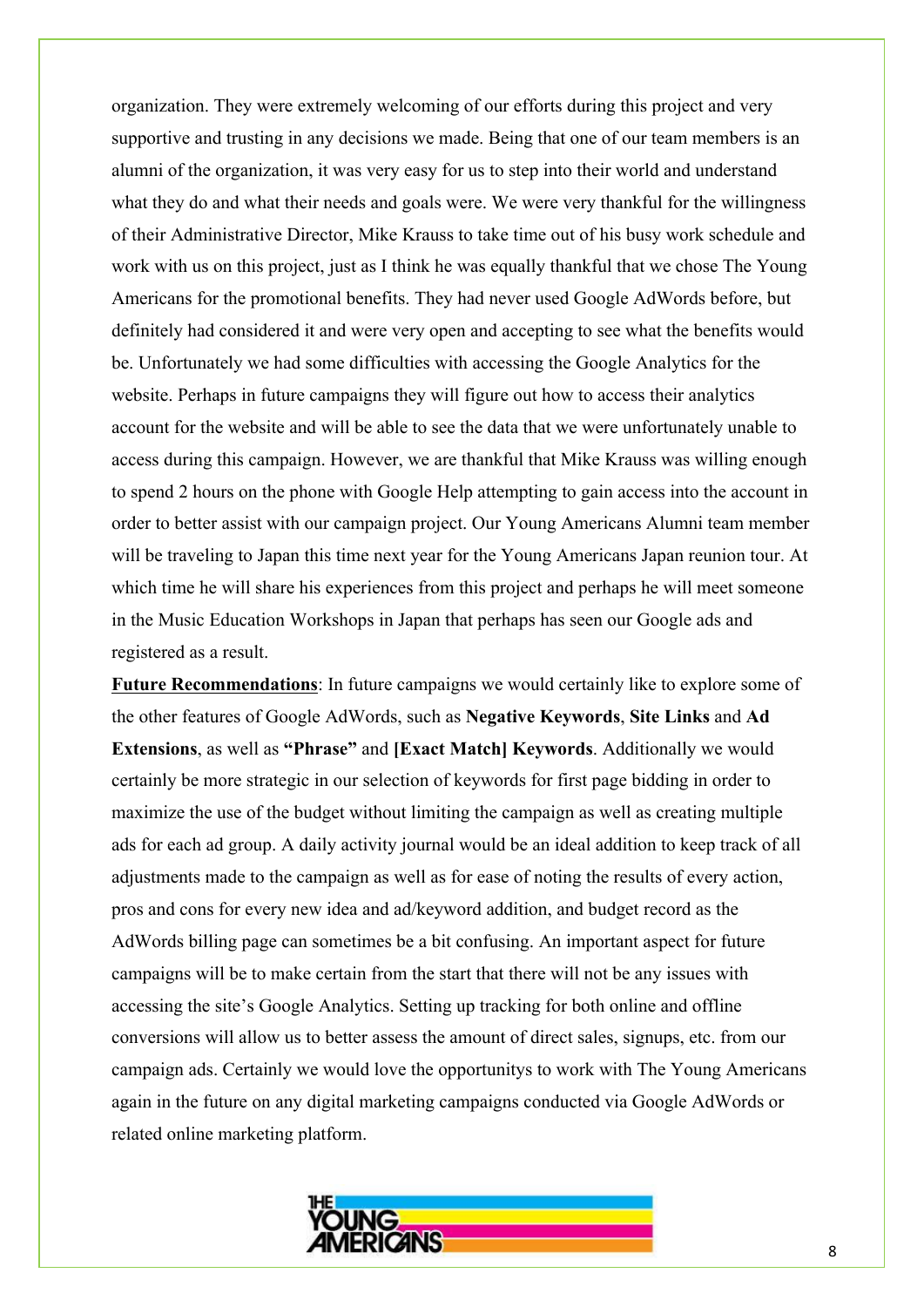#### **Impact Statement – The Young Americans**

**Non Profit Information:** The Young Americans is a Non-Profit Organization founded in 1962 by Milton C. Anderson. The Southern California based organization aims to help create a positive outlet for youth while supplying them with opportunities to learn, educate, travel, perform, and make a difference in the world through the medium of music and dance. The organization's main function these days is their music outreach tours in which young performers from all over the world who study with the group, travel around the world to schools teaching 3-day performing arts workshops to students. Aside from the outreach programs, the organization also hosts seasonal dinner theaters, performing arts summer camps, concerts and alumni events, and a fully accredited college program offering degrees in music, dance, and other aspects of performing arts. Their website is www.youngamericans.org and their offices are located at 1132 Olympic Drive in Corona, CA

92881. Mike Krauss, Director of Administration and our main contact can be contacted at the main office (951) 493-6753.

How the Non-Profit is making a Social Impact: Children from all over the United States, and over 17 countries gather together in school theater, auditorium, or gymnasium, registered for The Young Americans workshop, but often not knowing what to expect. A bus and truck pull up to the school and 40+ young performers from all over the world, ages 18-25 step off the bus and begin to transform the school setting into a stage scene out of a large-scale Broadway production or rock concert. After setting up the stage, lights, sound, etc., the music starts playing and the workshop begins. Over the next three days, these 40+ young performers sing and dance their way into the hearts of every student, parent, teacher, and onlooker around. The energy is overwhelming as they organize and execute a multiple classroom flow offering vocal classes, dance classes, improvisational acting classes, and instrumental classes for hundreds of students in less than 48 hours. Over this time, relationships are formed, bonds are created, and miracles take place. The shy kid who never spoke begins to sing a vocal solo. Children with a rough upbringing share stories with their new mentor, cry on their shoulder, and then share the stage with them as they bust out a dance duet like never before seen. Every child has a place and a purpose, and they make sure to offer a chance for that child to find it and let it shine! At the end of the workshop, The Young Americans and the workshop participants perform a large-scale show displaying all that they have learned and accomplished in the past few days, complete with costumes,